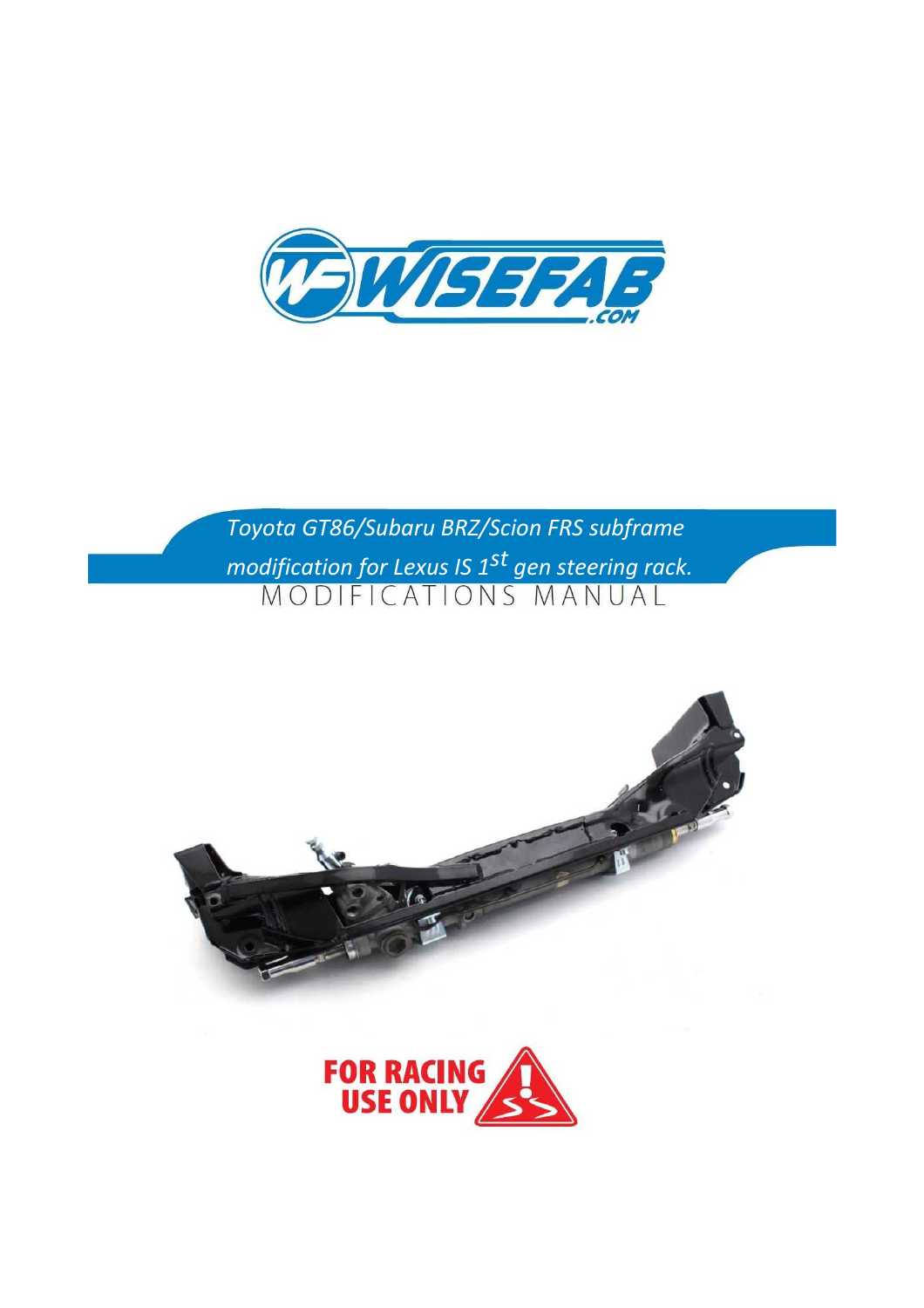

## Toyota GT86/Subaru BRZ/Scion FRS subframe modification for Lexus IS  $1<sup>st</sup>$  gen steering rack.

This manual describes the process of modification of the Toyota GT86/Subaru BRZ/Scion FRS front subframe which will allow to use the Lexus IS  $1<sup>st</sup>$  gen (XE 1998-2005) hydraulic steering rack. With this modification new steering rack moves forward; rack is placed inside the subframe. Given setup is meant to be used with WISEFAB GT86 Front kit.

NB! Stock engine mounts could not be used with modified subframe.

All actions described below are for left-hand drive rack. In case of using right-hand drive rack: positioning of the templates, cuts, rack pins, brackets and rack itself should be mirrored.

- 1. Make sure that You have the all required tools on hand. You will need:
- Safety equipment (welding mask, goggles, gloves)
- Marker, measuring tape, scissors
- Wrenches
- Power drill with cone drill up to Ø28 mm. Angle grinder with cutting and sanding discs, Electric burr
- Welding equipment
- 2. Print and cut the paper templates out. Dotted line on template is for positioning, bold solid line is for marking the cutting line. In a case you printed out the manual yourself, then there is scale check line 127mm or 5" long. If actual measurement is not that, then check your printing settings and reprint it until actual measurement is 127mm.
- 3. Remove the tie rods and rubber boots from the steering rack. Press out the rubber bushings from the mounting points. Cut off the half from the lower mounting point. Grind excessive material from the upper mounting point (if wall thickness exceeds 9mm). See picture.



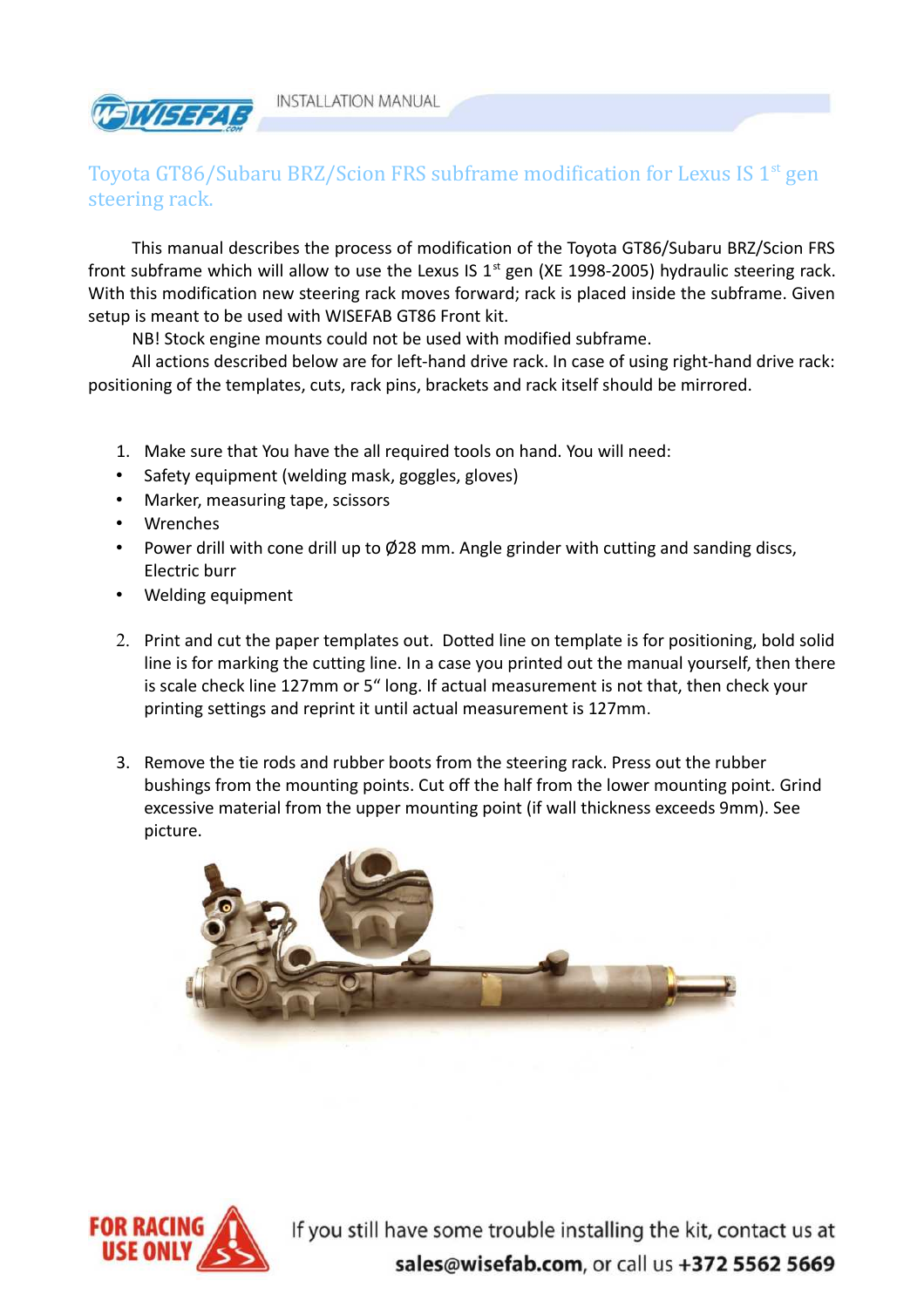

- **INSTALLATION MANUAL**
- 4. Clean the subframe from dirt/oil. Sandblast the subframe if possible.



5. Position the Template\_1 and Template\_2 as shown on picture. Mark the cutting lines.





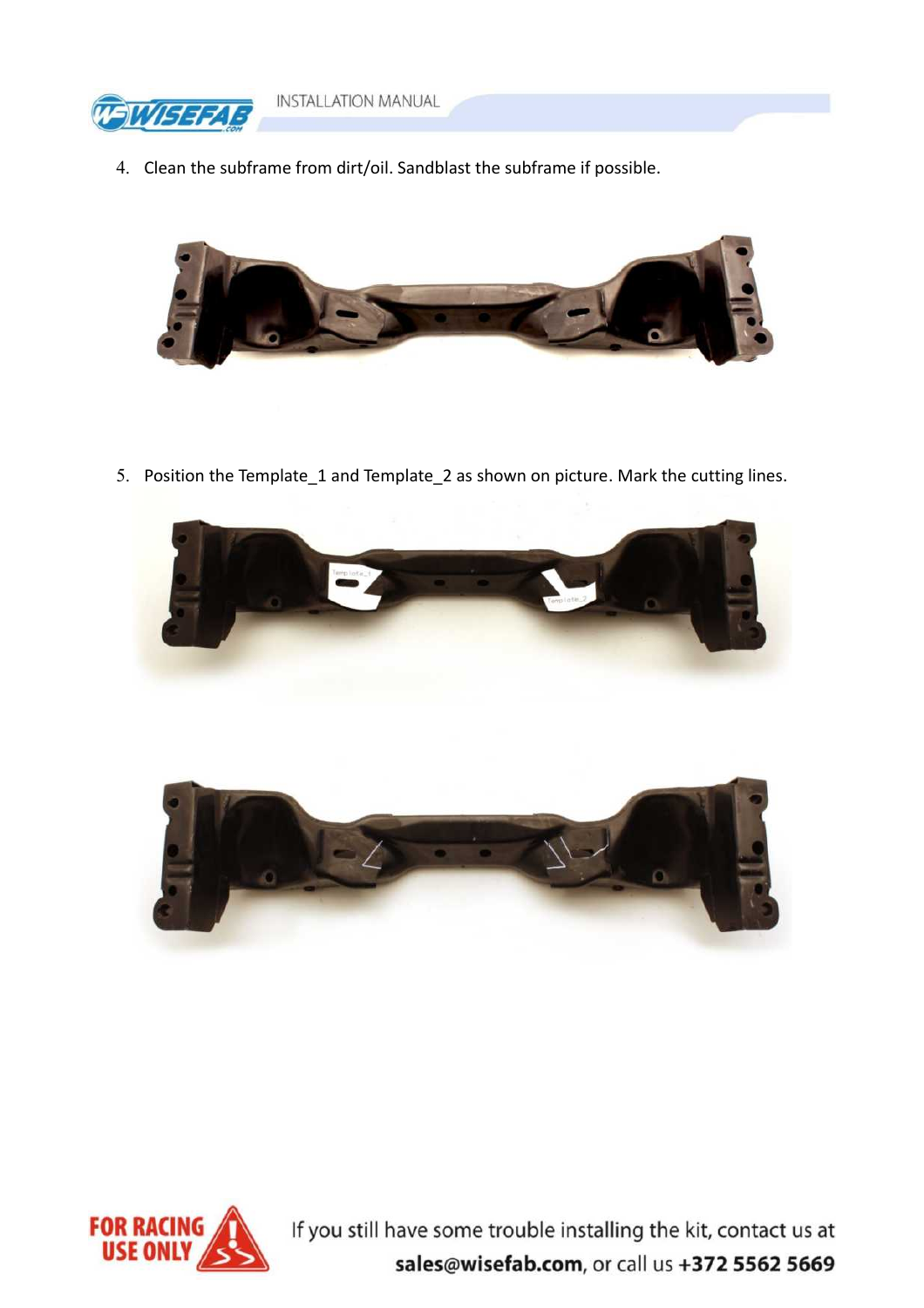

6. Position the Template\_3, Template\_4 and Template\_5 as shown on pictures. Template\_5 is symmetrical and could be used on both sides of the subframe. Mark the cutting lines.







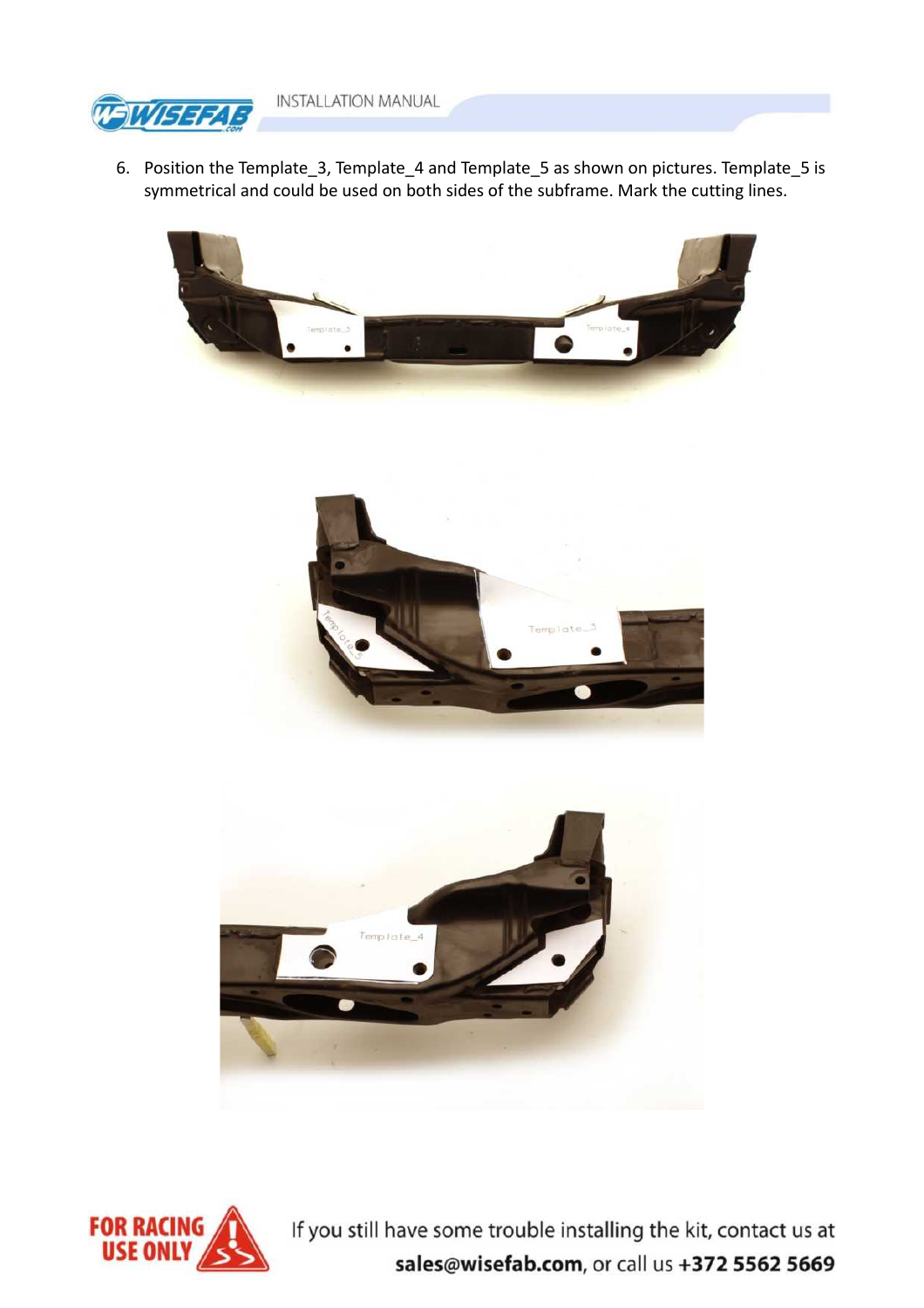

7. Put the subframe upside down on an even surface with back side of the subframe facing towards You. Draw the horizontal line 197mm high from the surface. See picture.



8. Turn the subframe around, front of the subframe should be facing towards You. Draw horizontal line 170mm high from the surface. See picture.



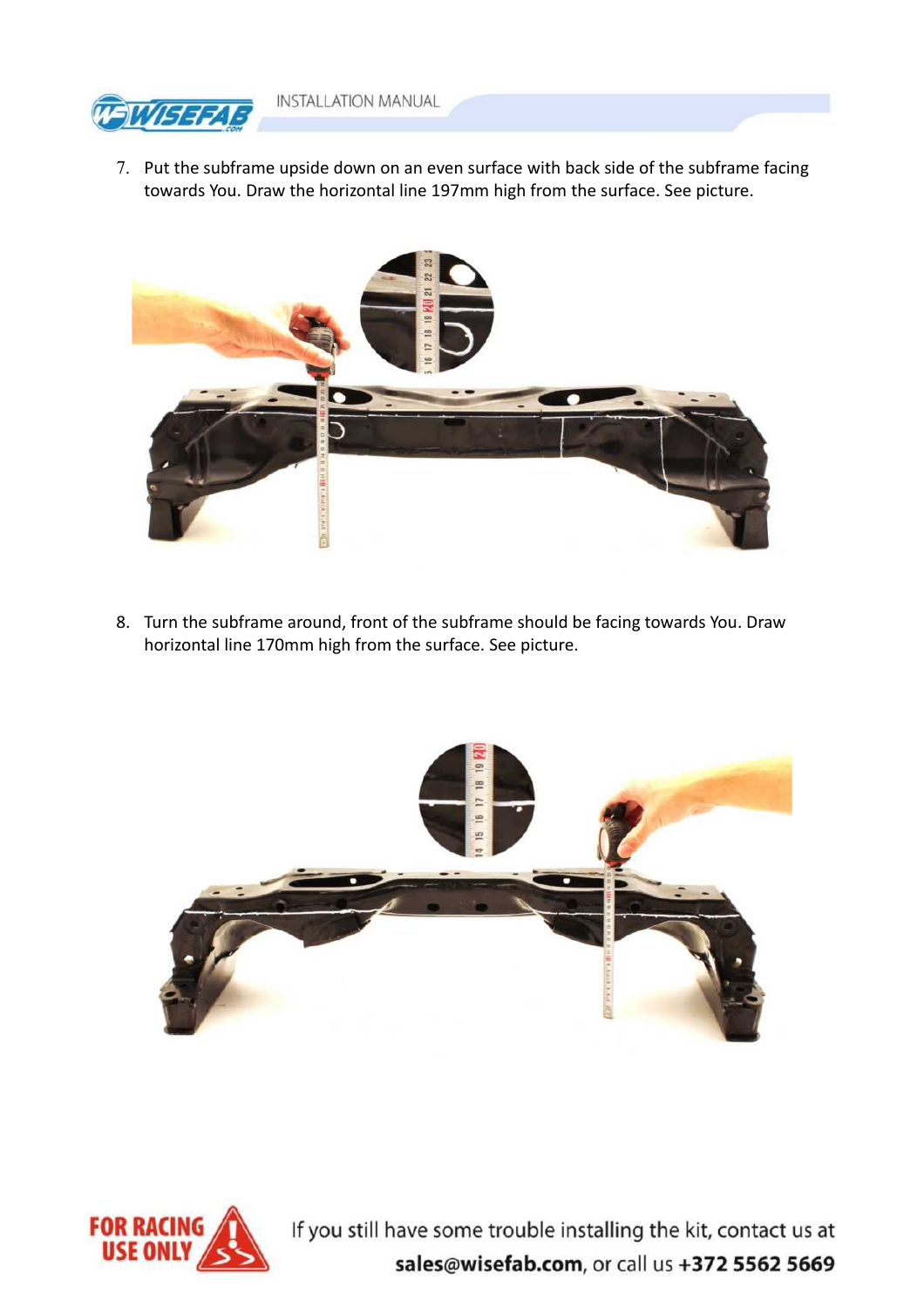

9. Connect the cutting lines according to the pictures.



10. Drill hole dia 28mm according to the Template 4. See picture.



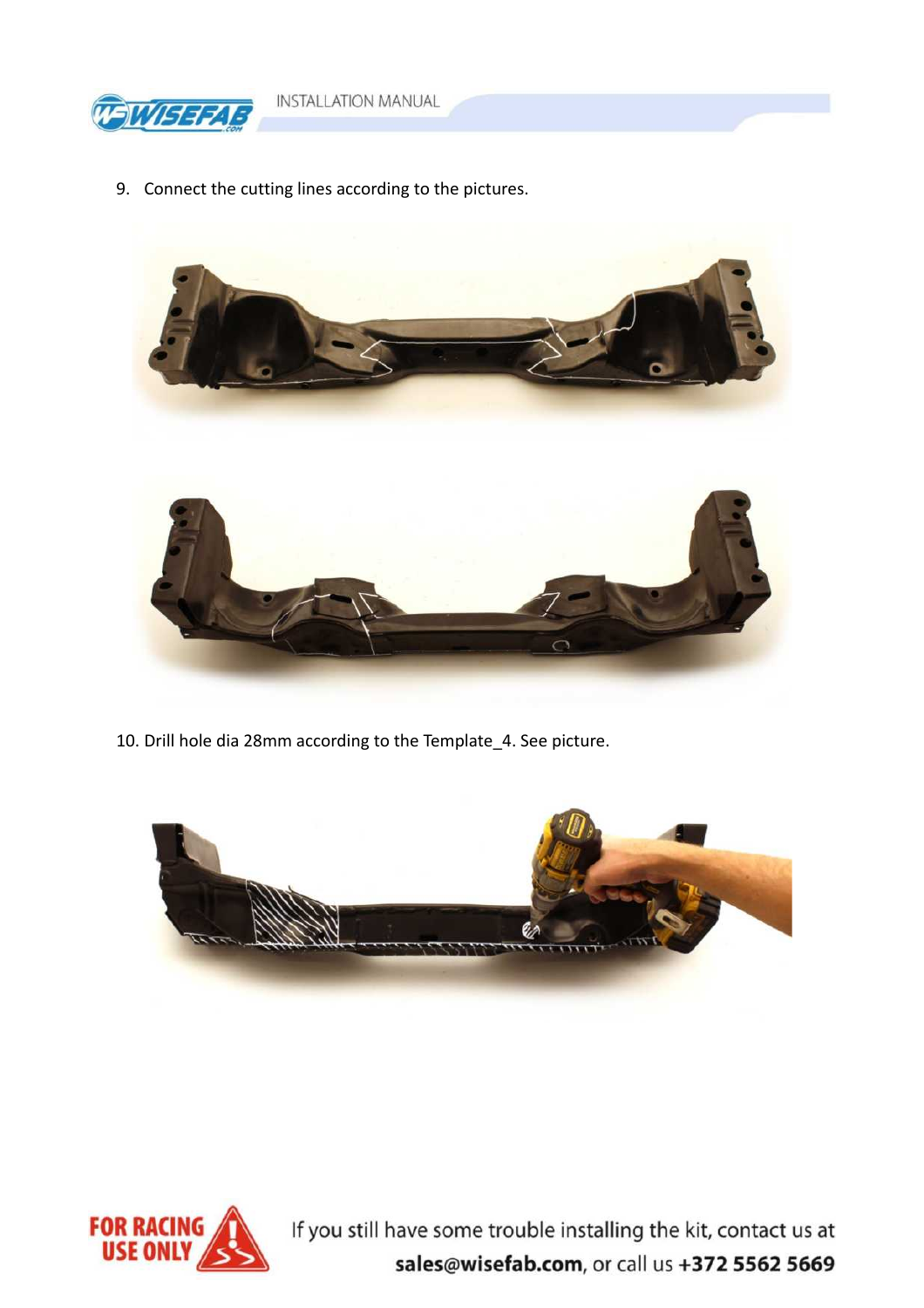

11. Start cutting the subframe.



12. Cut out the inner wall and remove the inserts used as mounting ponts for the stock rack.



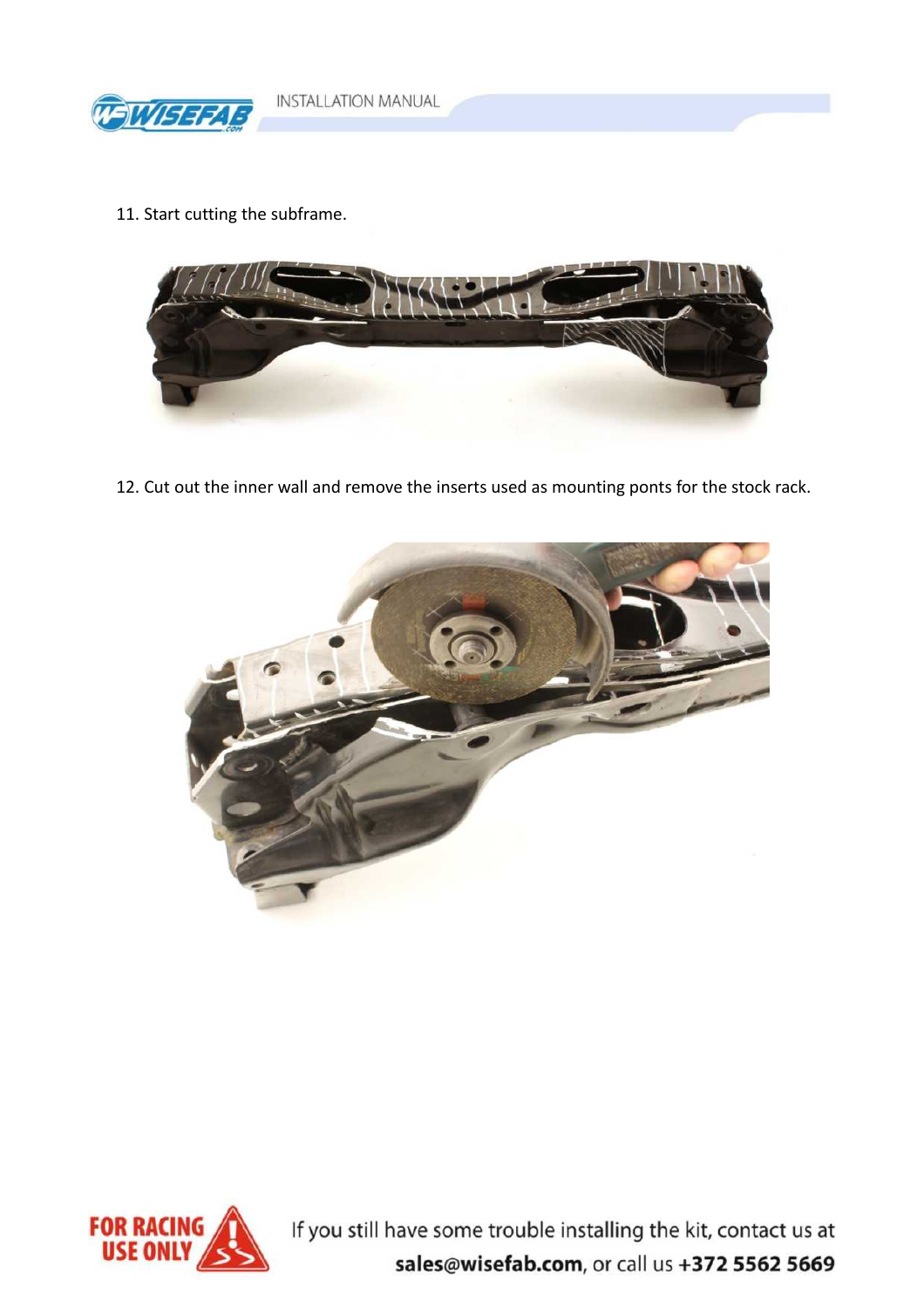**INSTALLATION MANUAL** 



13. Attach the welding jig to the subframe. This will add stiffness to the weakened subframe. Proceed with cutting.



14. Mount the grooved support into the insert. Position of the support depends on the type of rack used; for left-hand drive or right-hand drive. See pictures.



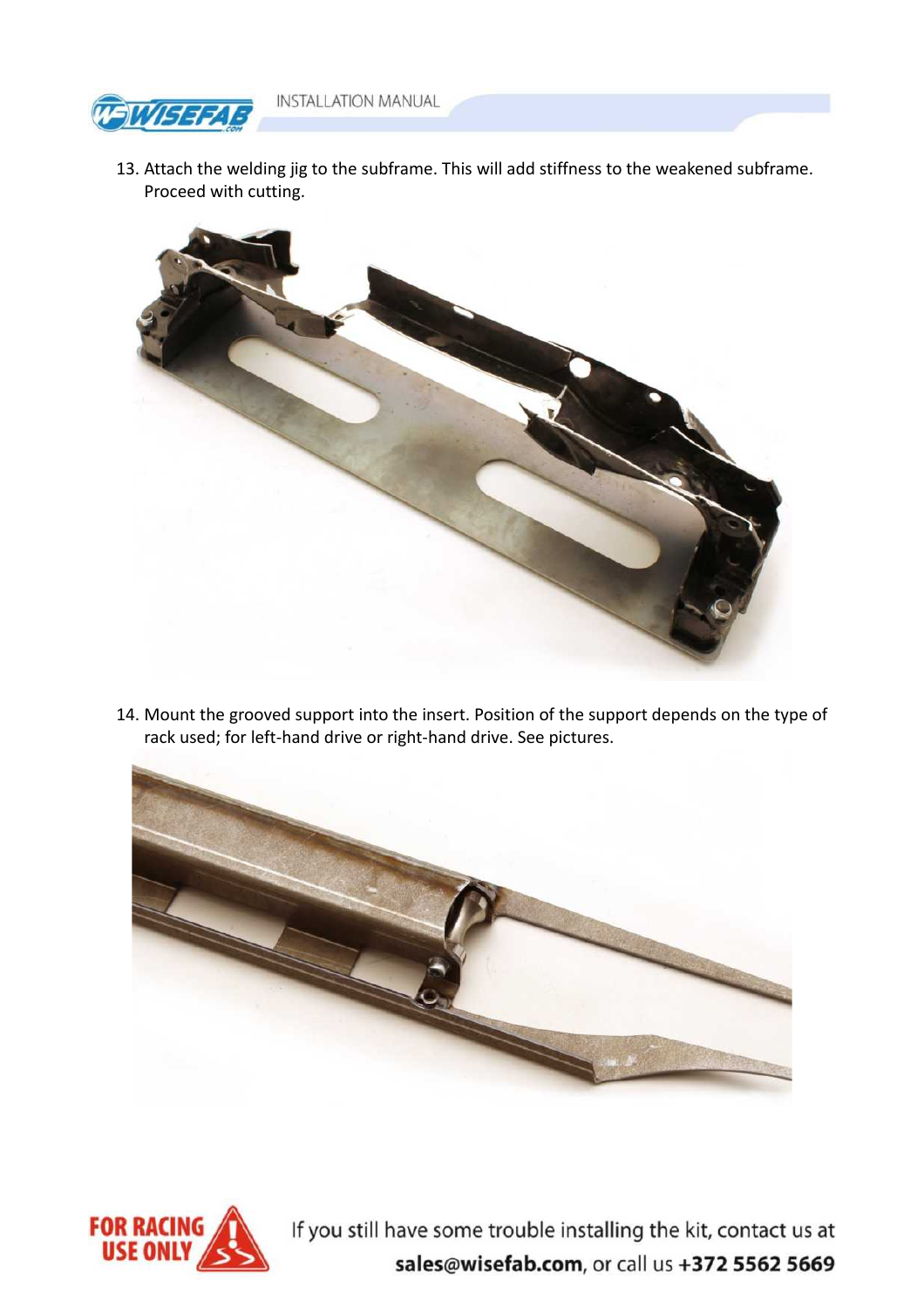

15. Make sure that the rack itself is centered and add extensions. Insert the pin into the upper mounting point of the steering rack. Put washer to the other side of the mounting point and while holding the washer slide rack into the insert. Bend the brake lines so that the brackets could be inserted. Put brackets and fasteners. See pictures.



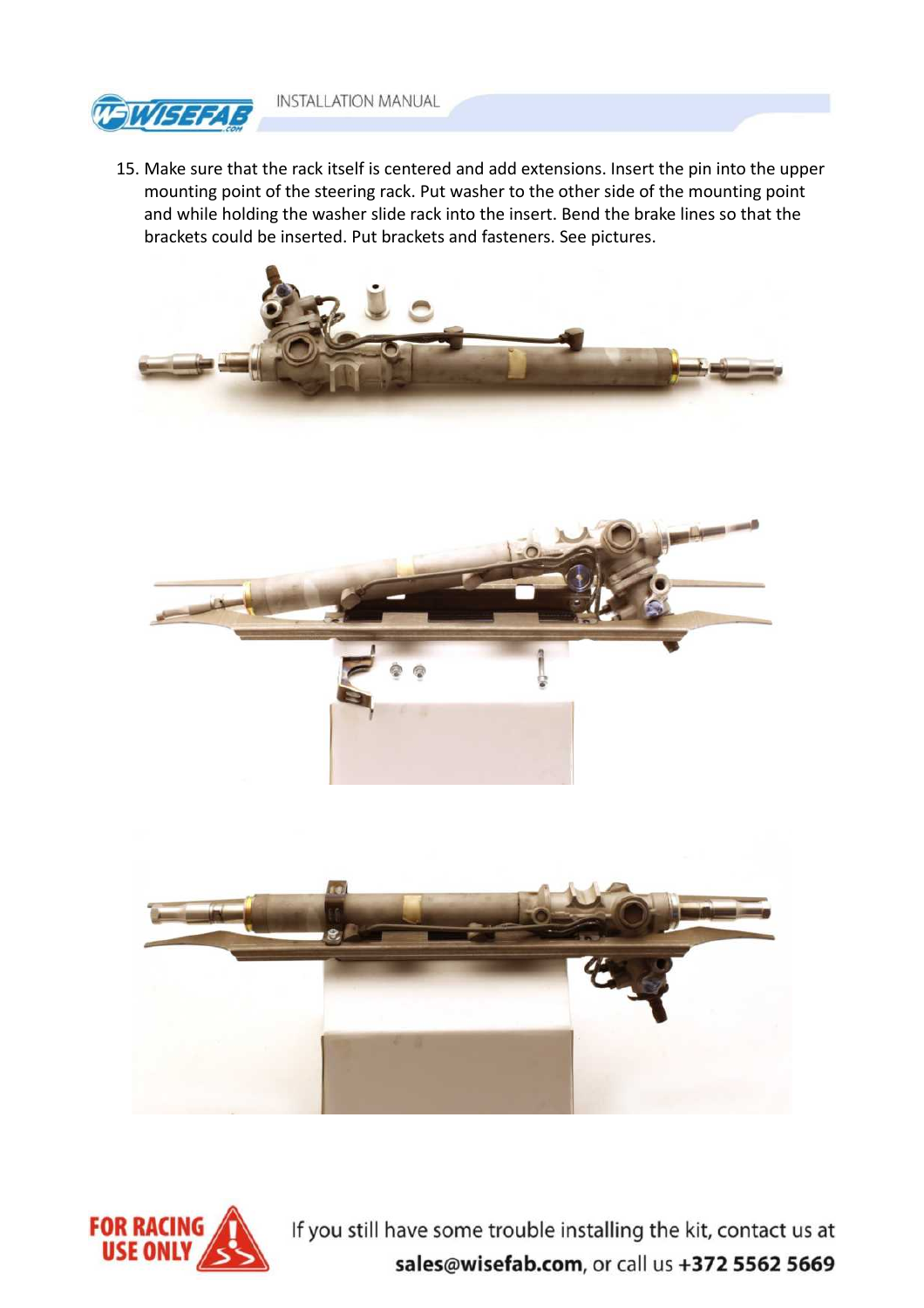



16. Add positioning brackets to the subframe. Arrow on the bracket should be faced towards the nose of the car.



17. Put the rack into the insert assembly and slide the whole assembly into the subframe. Check the alignment of the holes. Positioning brackets should be easily bolted to the lower control arm mounting point. Remove material from the subframe if needed. See pictures.



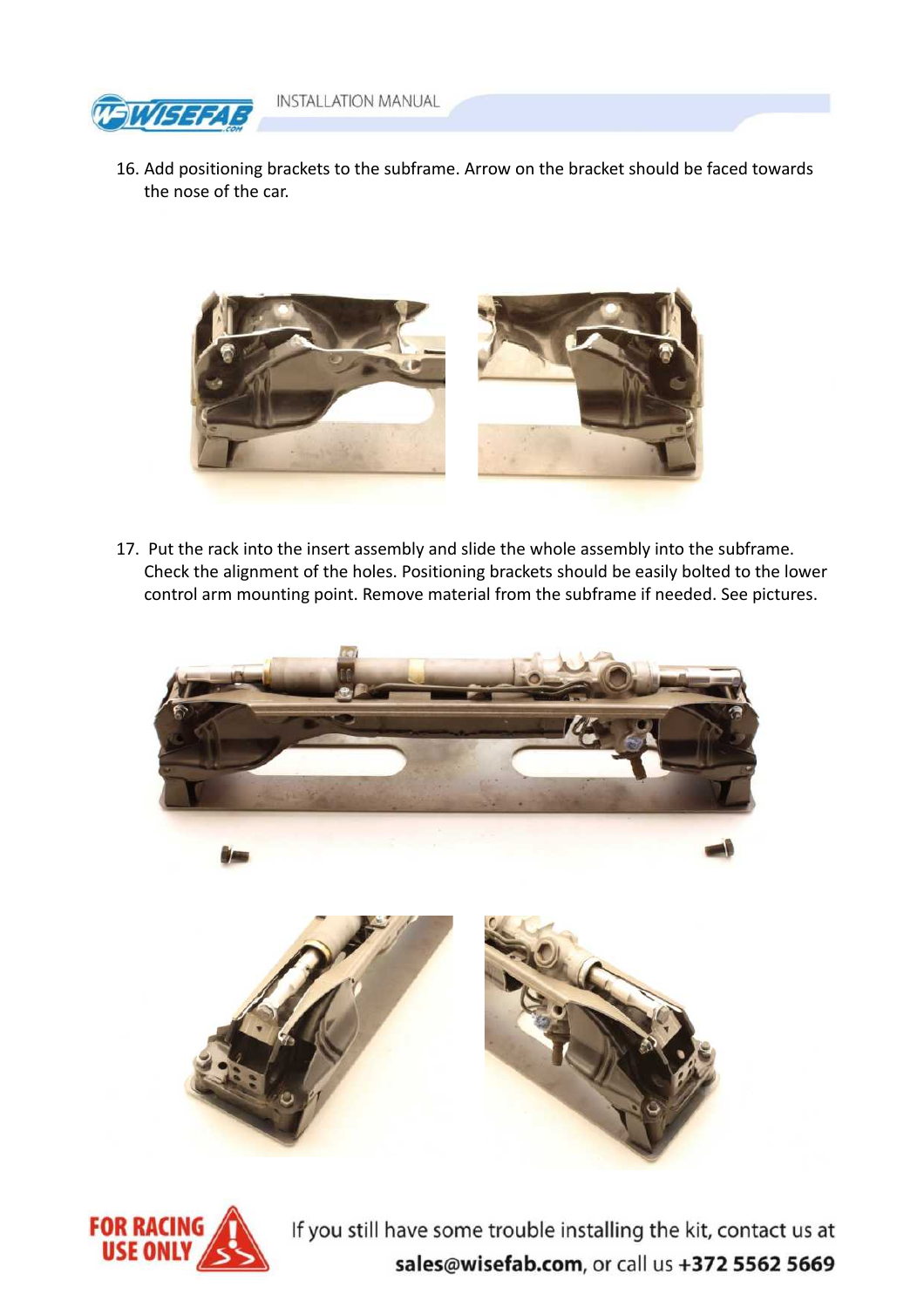

18. Check that there is 185 mm from the welding jig to the edge of the bend. See picture.



19. Check that there is 165 mm from the welding jig to the edge of the insert. See picture.



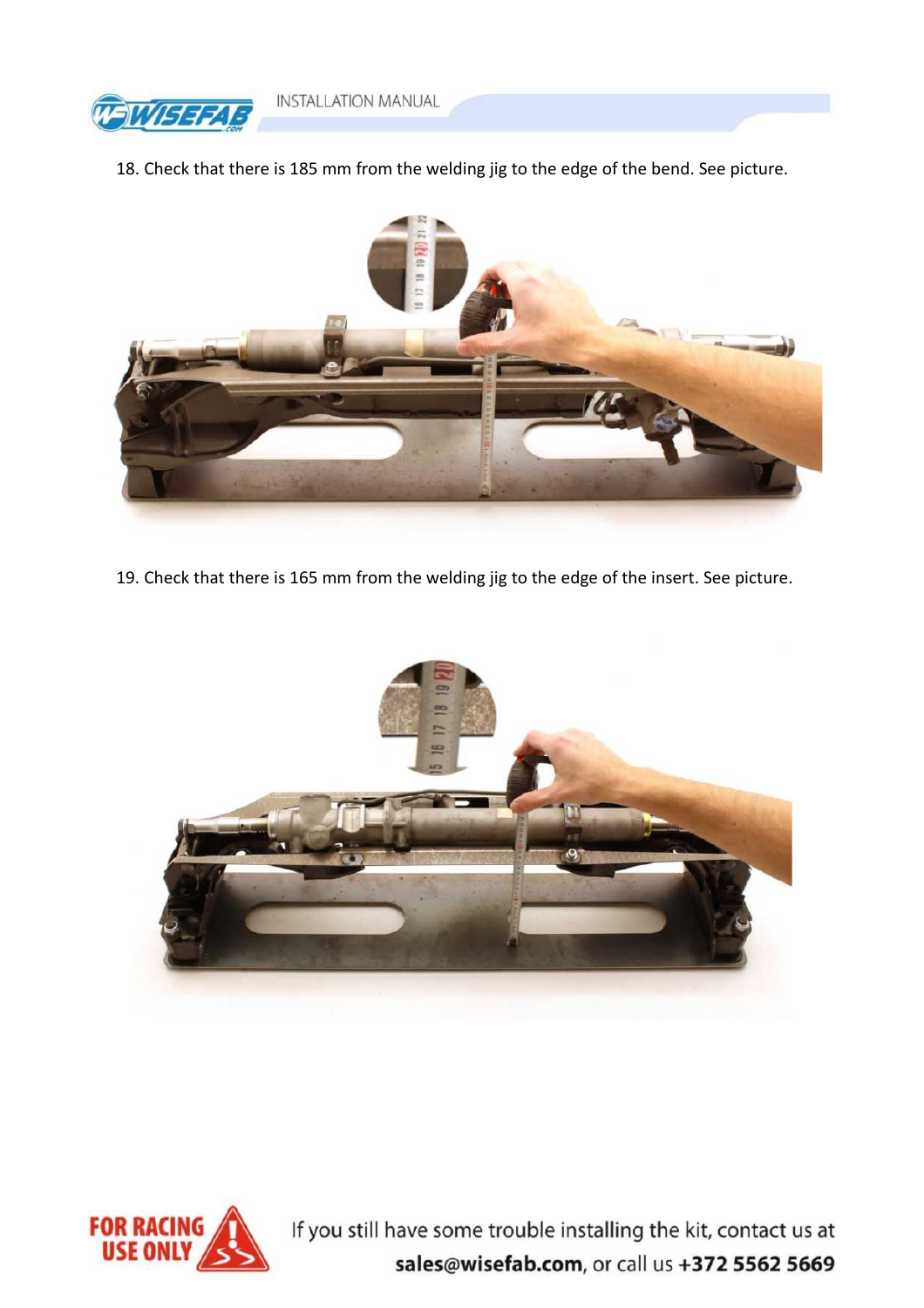

20. Remove the paint/rust from the subframe in places where welding beads will be.Using the Template\_6 mark the position of the reinforcement rib. Check that there is enough space between the reinforcement rib and pinion shaft extender.



- 21. With welding jig attached and steering rack bolted with positioning brackets tack the insert with several points. Make sure that the steering rack could be easily removed from the assembly and all fasteners are accessible.
- 22. Remove the steering rack and positioning brackets. Welding jig should stay attached at this step. Complete the welding of the insert. Avoid overheating the parts to minimize distortions. Weld the reinforcement rib into place according to the markings. Remove welding jig. Remove the spatter and sharp edges. Apply appropriate coating.

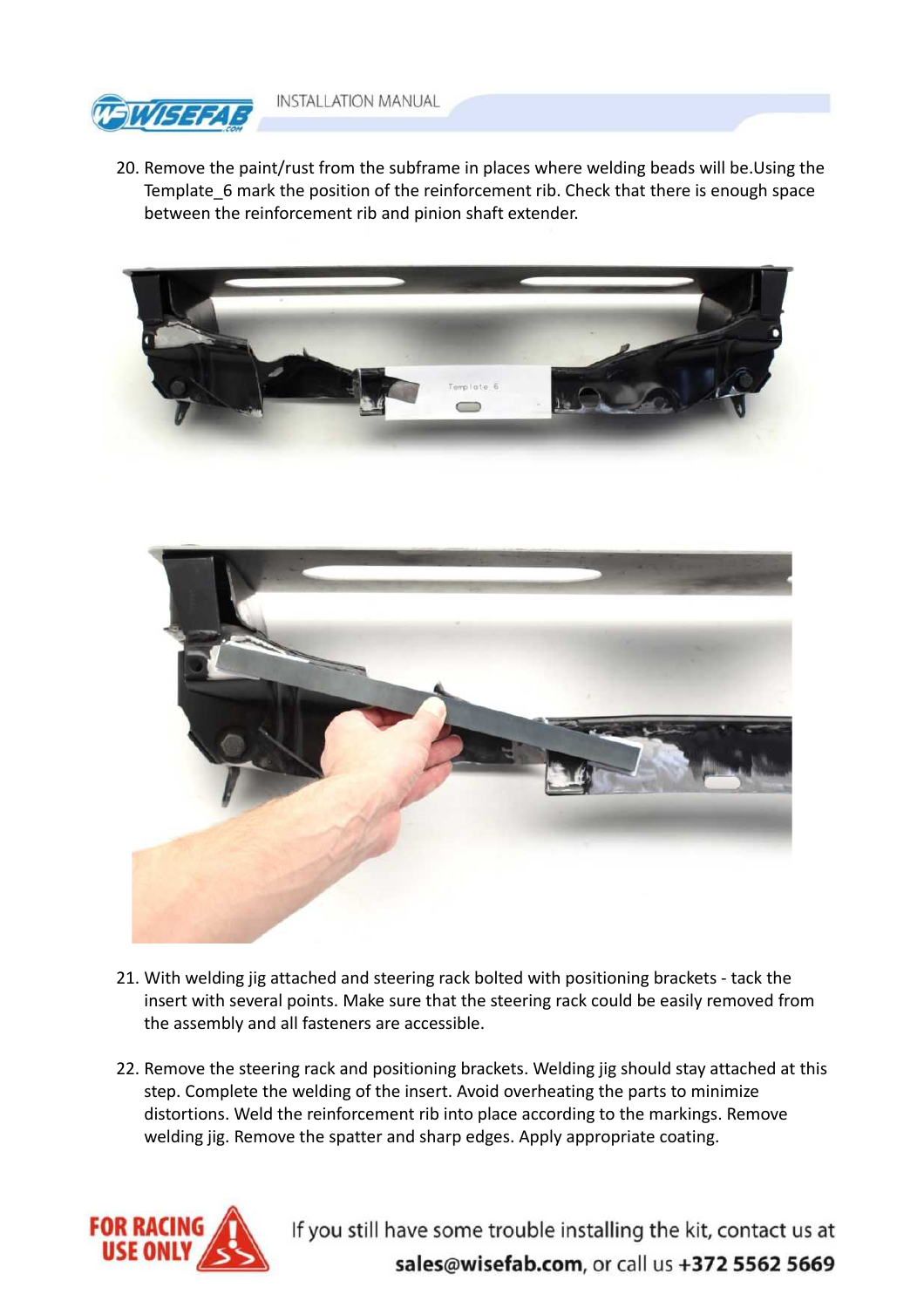

23. Assemble the kit.



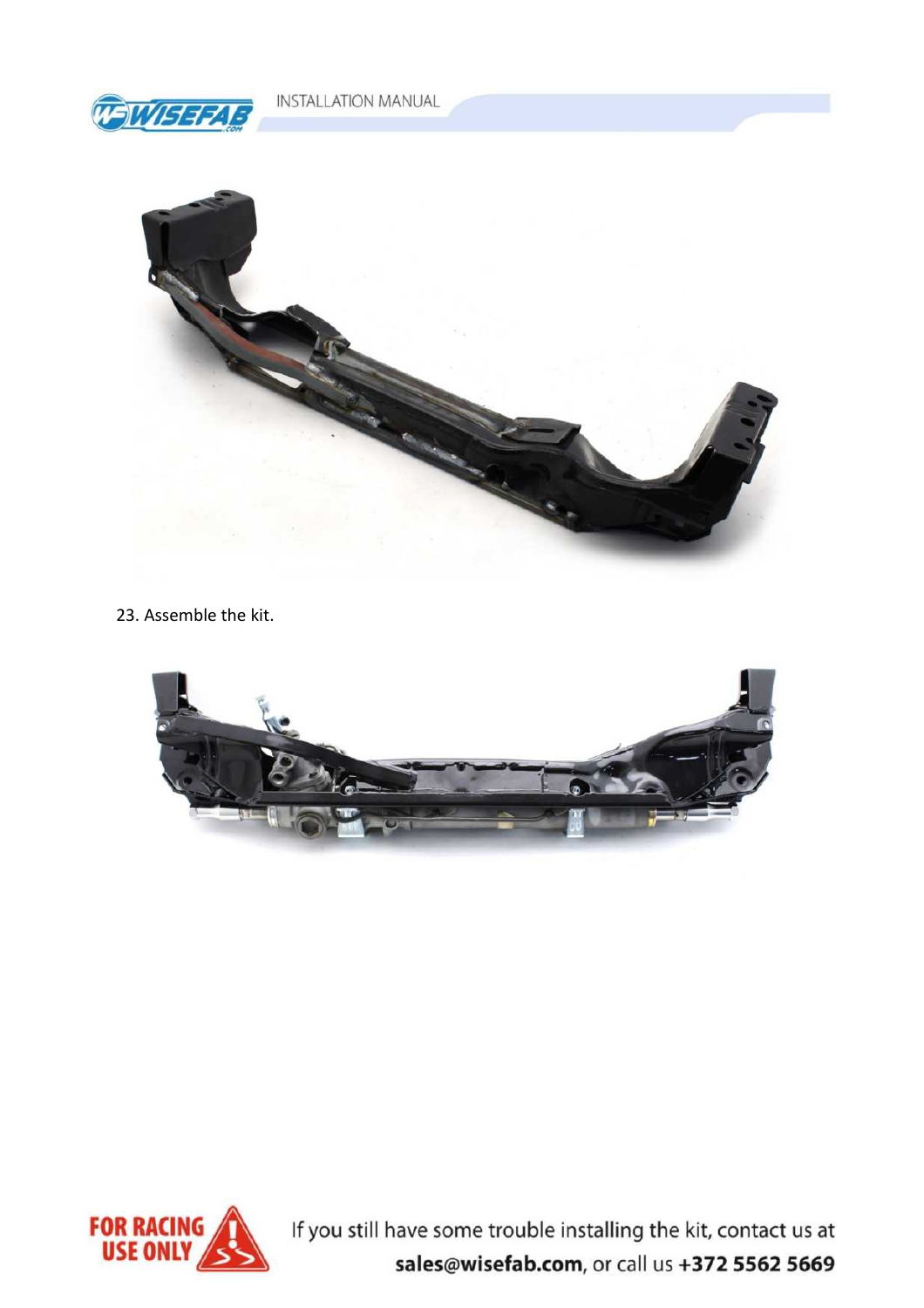

| 127mm / 5"  |
|-------------|
| Scale check |